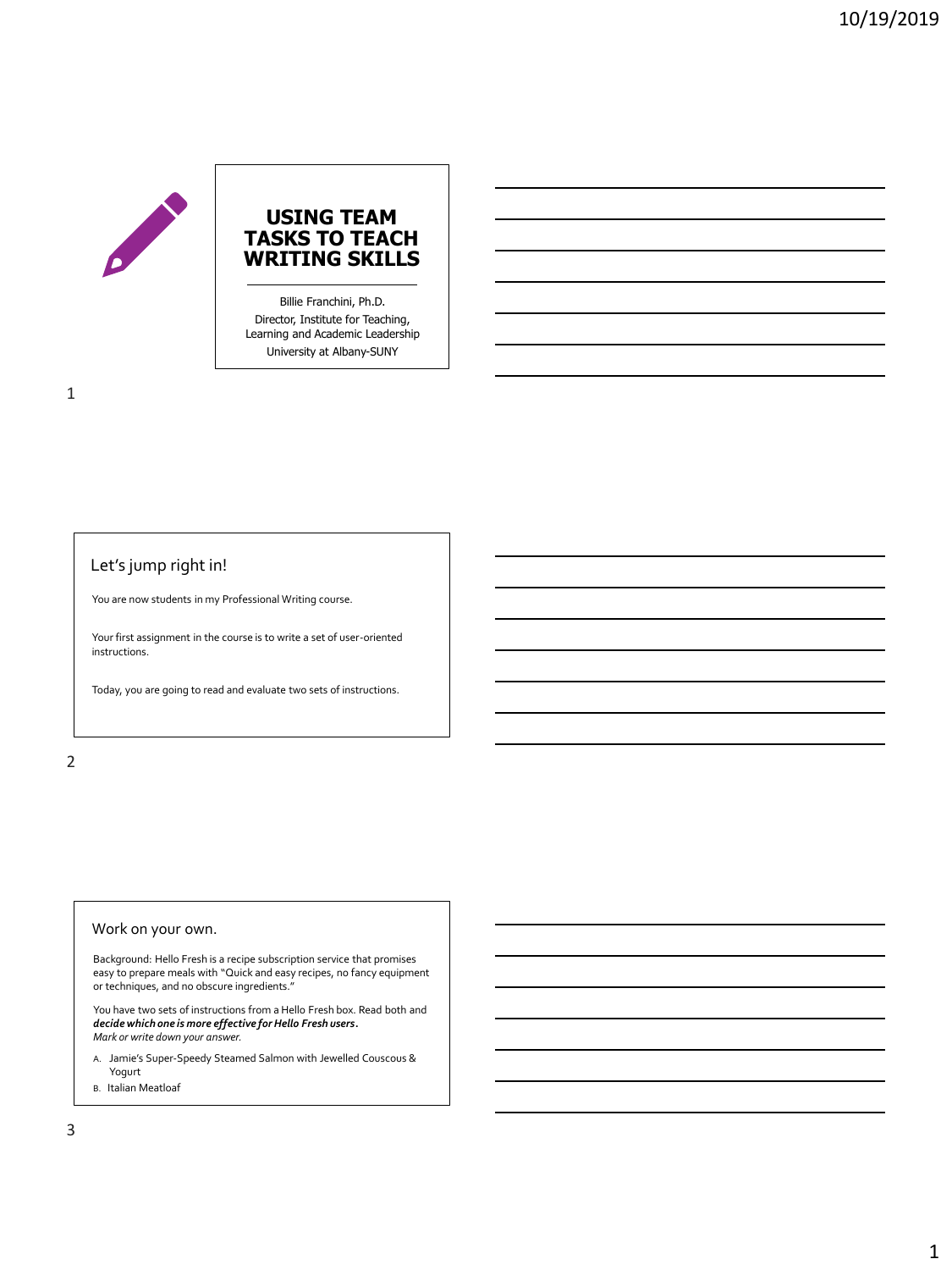### Work with a group.

Share your individual choices and come to consensus about *which set of instructions is more effective for Hello Fresh users. Be prepared to share and defend your choice.*

- A. Jamie's Super-Speedy Steamed Salmon with Jewelled Couscous & Yogurt
- B. Italian Meatloaf

4

### Let's hear your choices.

Find the card that represents your group's choice.

- A. Jamie's Super-Speedy Steamed Salmon with Jewelled Couscous & Yogurt
- B. Italian Meatloaf

When I count to 3, hold up your cards.

5

## Let's hear your choices.

Find the card that represents your group's choice.

- A. Jamie's Super-Speedy Steamed Salmon with Jewelled Couscous & Yogurt
- B. Italian Meatloaf
- What knowledge or experiences did you draw on to make your choice?
- What were some of the strengths of each example?
- What were some of the weaknesses of each example?
- What were some of the key differences between these examples?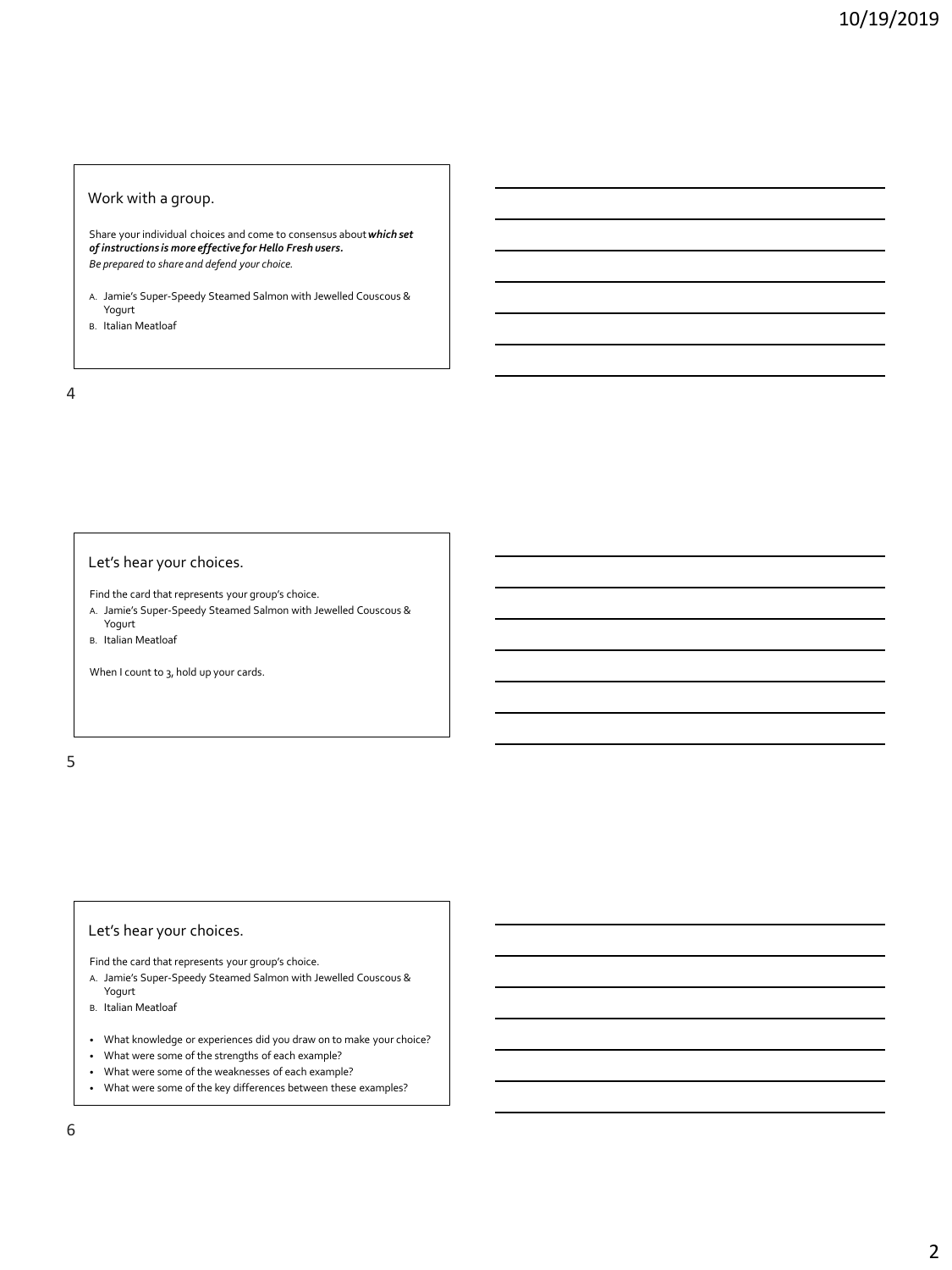## What did we just do?

This is a task from my course in Professional Writing and is part of students' preparation to write a set of user-oriented instructions.

I use this task to

• elicit students' current readerly notions about effective writing of a particular type (user-oriented instructions)

by having them

• analyze and evaluate two samples of writing of that type.

7

# Sometimes we forget that . . .

students arrive in our courses with decades of experience with the written word.

When we put them in the position of *readers* and ask them to analyze or evaluate writing samples, they can use that experience as a starting point to build upon.

8

## Having students work with concrete examples requires them to

- articulate their expectations about effective writing in a given domain or context;
- practice the kinds of decisions writers make; and
- use the criteria and expectations that guide evaluation of writing in context.

And we can ask them to do this work right away—*before* any direct instruction about how to write in the relevant genre.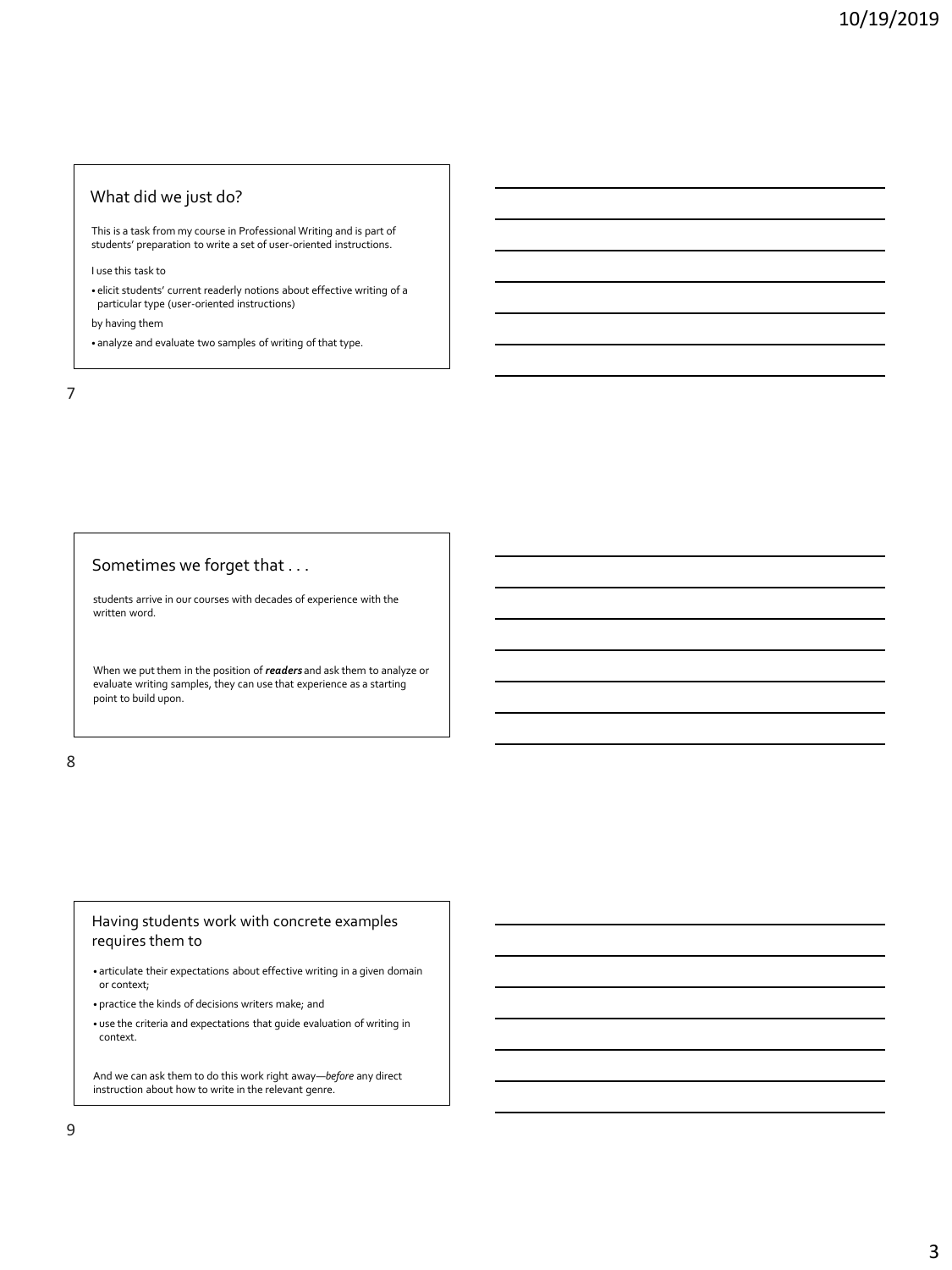Sometimes we want to start here . . .

10

#### How to write effective user-oriented instructions

- **Start with the user in mind:** Standard operating procedures (SOP) and work instructions are intended to improve employees' working routines. Unfortunately, documents of this type are rarely drafted with this purpose in m
- Focus on what matters: Many work instructions provide too much technical detail. Even though it is<br>always useful to include some detail, not everyone needs to know every last detail. It has been proven that<br>operating pro
- Choose easily understandable, accessible vocabulary: The text that describes work instructions is<br>Sometimes too complicated, with terms that are expressed in language that is too technical. These texts<br>must be written in
- Choose pictures over abstract text: Sometimes, a picture says a thousand words. At work, a task can be<br>easier to understand if it is described in images, rather than described in a long and complex piece of text.<br>In othe
- *Leave out details that are excessively technical in your work instructions.*

11

## More about how to write effective user-oriented instructions

• Write action-oriented instructions: Procedures are often written by engineers and are more like a description of the<br>features of the machine than instructions enabling the user to perform tasks safely and with confidence

• Provide a more accessible experience: Employees need to get the right information at the right time. In the design<br>Intervalse the recessible officing displaying them on the screen of a machine, providing a Quest for usin

- Integrate you instructions into your training process: Learning about what an operation involves is not always<br>- enough to understand the context of the task —especially in more complex cases. Users must start with a ful
- Implement a continuous improvement process: Your employees must be able to share their feedback, questions or<br>Suggestions for improvement. More experienced users will be able to offer useful and important information on
- *Instructions, when properly designed, become crucial element of the training system.*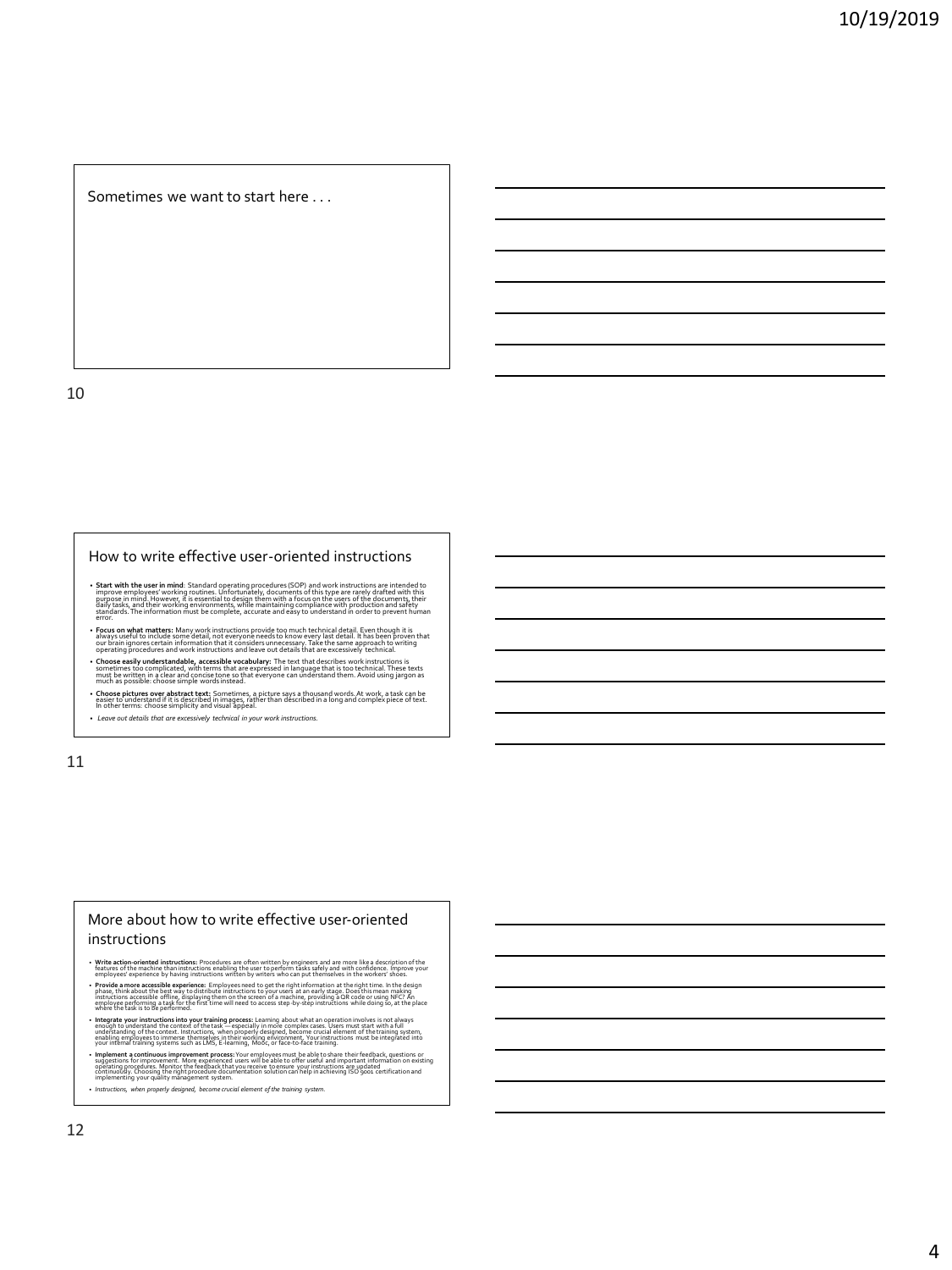## Even more about how to write effective useroriented instructions

- Blah blah blah blah blah blah blah blah blah blah blah blah blah blah blah blah blah blah blah blah blah • Blah blah blah blah blah blah blah blah blah blah blah blah blah blah blah blah blah blah blah blah blah • Blah blah blah blah blah blah blah blah blah blah blah blah blah blah blah blah blah blah blah blah blah • Blah blah blah blah blah blah blah blah blah blah blah blah blah blah blah blah blah blah blah blah blah • Blah blah blah blah blah blah blah blah blah blah blah blah blah blah blah blah blah blah blah blah blah • Blah blah blah blah blah blah blah blah blah blah blah blah blah blah blah blah blah blah blah blah blah • Blah blah blah blah blah blah blah blah blah blah blah blah blah blah blah blah blah blah blah blah blah • Blah blah blah blah blah blah blah blah blah blah blah blah blah blah blah blah blah blah blah blah blah • Blah blah blah blah blah blah blah blah blah blah blah blah blah blah blah blah blah blah blah blah blah • Blah blah blah blah blah blah blah blah blah blah blah blah blah blah blah blah blah blah blah blah blah • Blah blah blah blah blah blah blah blah blah blah blah blah blah blah blah blah blah blah blah blah blah
- Blah blah blah blah blah blah blah blah blah blah blah blah blah blah blah blah blah blah blah blah blah • Etc., etc., etc.

13

#### When we start with all the "rules,"

students see writing as a set of abstract, arbitrary steps to be carried out, with no real purpose.

When we start with (and keep working from) their experience as readers, we can help them see writing as *a set of actions or decisions that matter* because they influence the way a reader responds to the text.

14

## A model for tasks that help students begin to think like writers

- Same problem (all groups have the same samples of writing)
- Significant problem (samples are directly relevant to an assignment students are working on)
- Specific choice (students choose from limited options to make a decision or judgment about those samples)
- Simultaneous report (all groups share their choices at the same time and then explain their reasoning)

*Note: We just did this!*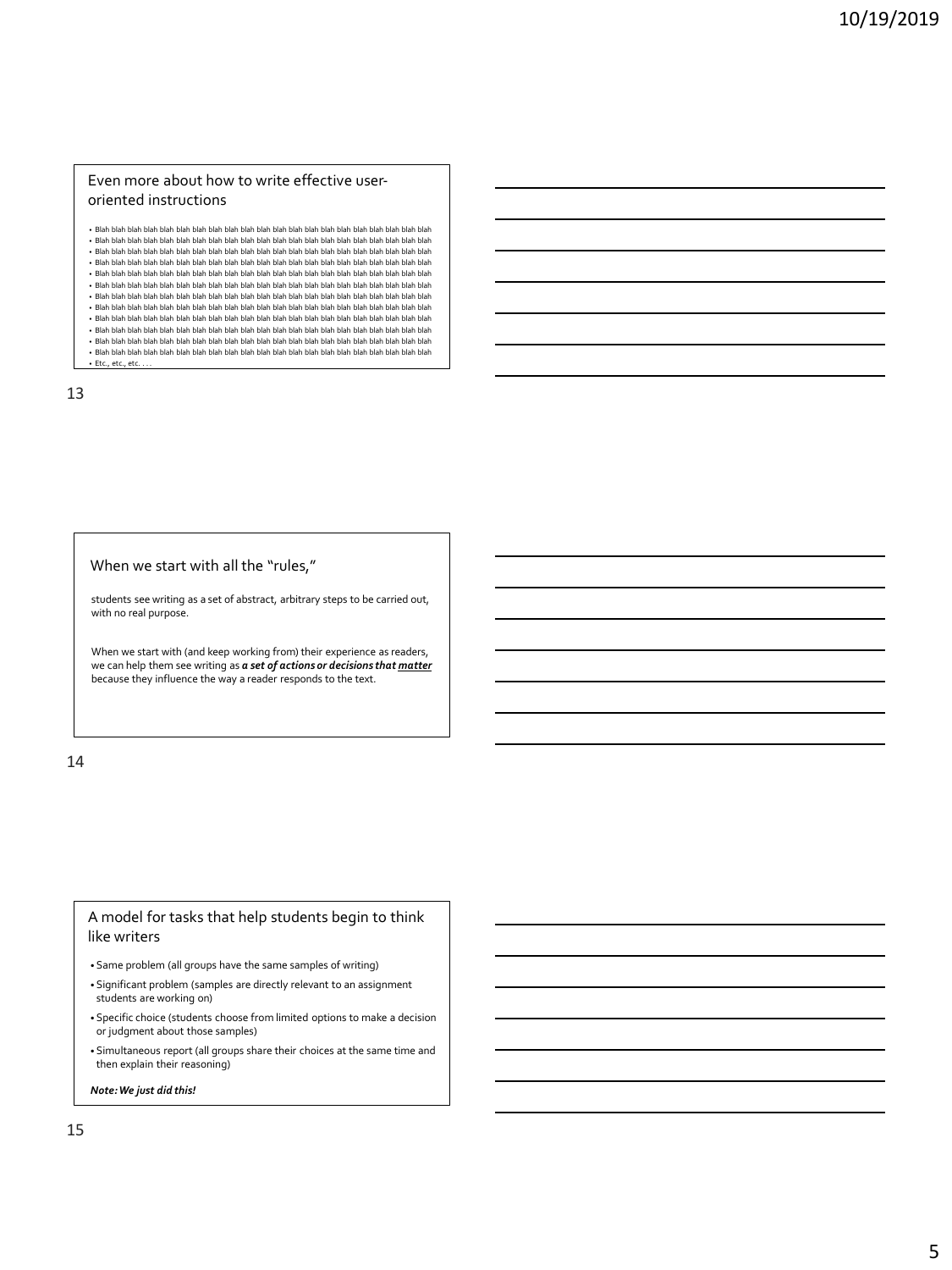## And most importantly, effective group tasks are followed by

- *Debrief and discussion*, where groups share the reasoning behind their choices;
- *Feedback from the instructor*, explaining where students' thinking was misguided or diverges from the ways in which experts would evaluate the samples of writing under discussion and the big principles that guide writing in this genre; and
- *Written reflection*, where students articulate how their thinking has changed as a result of the task and discussion, as well as planning for how they will use what they learned in their upcoming work.

16

Let's look at some more examples of tasks.

See the handout.

17

Use the prompts below to help you reflect on and begin applying what you've learned today.

1. What is one idea from today's session that will affect the way you think about teaching writing?

2. Choose an approach from the handout and begin to sketch out some ideas for how you might implement this approach in a course you're currently teaching or will be teaching soon. You may choose to make adaptations but make sure you plan to use writing samples and try to use the 4 S structure.

- Significant problem
- Same problem Specific choice
- Simultaneous report